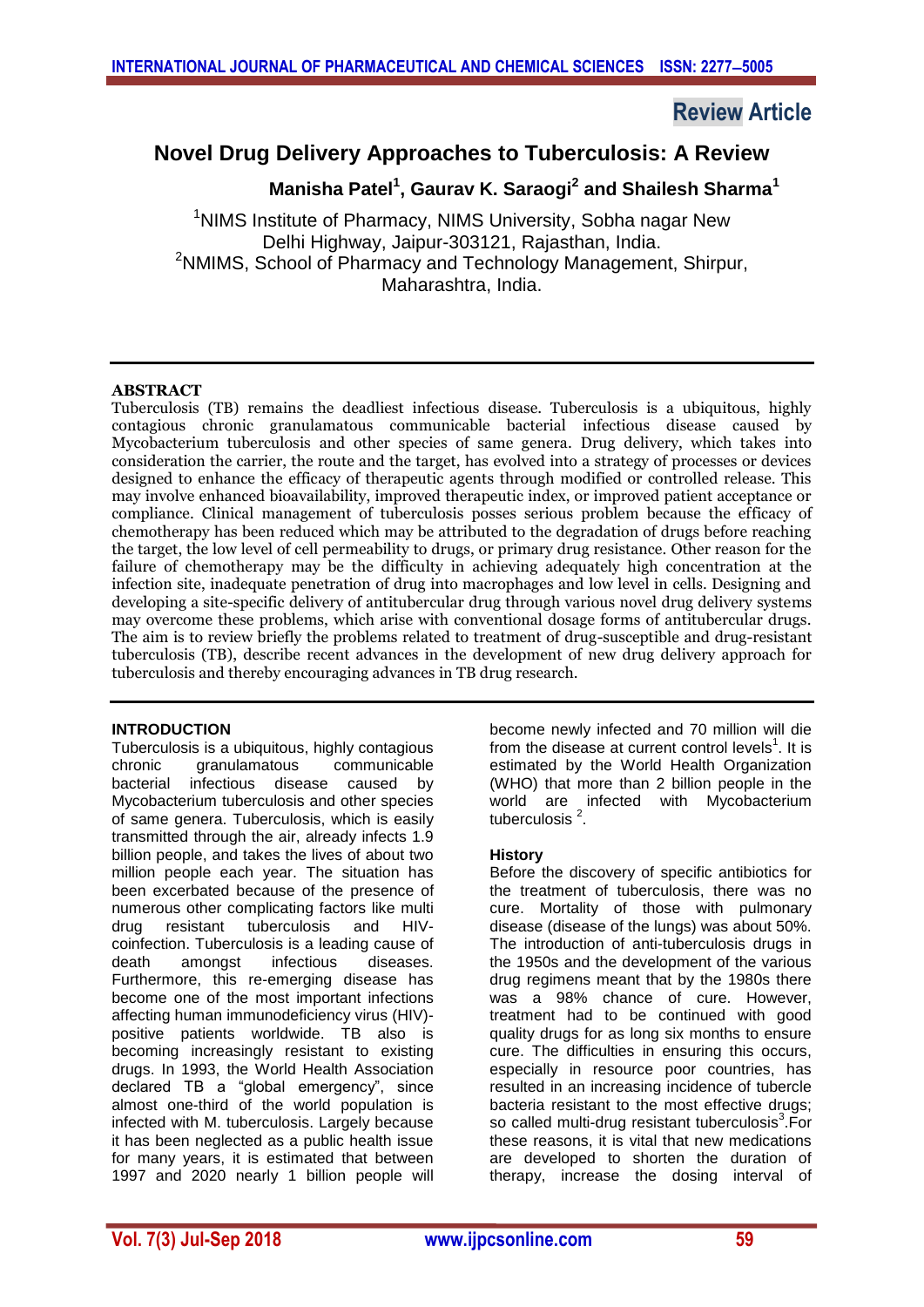intermittent regimens and replace agents lost to resistance. Other special considerations include identifying optimal therapy for persons with acquired immune deficiency syndrome, particularly noting the problems of drug/drug interactions for those receiving antiretroviral treatment<sup>4</sup>.

## **Causes and symptoms**

Two types of tuberculosis bacilli that affect the human.

- Mycobacterium tuberculosis (endemic in man) is transmitted by inhalation of the organism in droplets.
- Mycobacterium bovis (endemic in cattle) is transmitted by ingestion of infected milk.

Tuberculosis is either latent (dormant) or active.

- Latent tuberculosis means that patient have the causing bacteria in their body, but cannot spread the disease to other. However, you can still develop active tuberculosis.<br>← Active tuberculosis me
- tuberculosis means the infection is spreading in the body and; if their lungs are infected, they can spread disease to others $5$ .

## **Symptoms**

Tuberculosis pleuritis may occur in 10 % of people who have the lungs disease from tuberculosis. The pleural disease occurs from the receptor of diseased area into the pleural space, the space between your lungs and lining of abdominal cavity. These people have a non-productive cough, chest pain and fever; the disease may go away and then come back at a date.

In a minority of people with weekend immune system, tuberculosis bacteria may spread through their blood to various parts of their body. This is called miliary tuberculosis and produces fever, weakness, and loss of appetite.

## **Symptoms of active tuberculosis include**

Ongoing cough, that brings up thick cloudy and sometimes bloody mucus (sputum) from the lungs. Fatigue, weight loss, night sweats and fever, rapid heartbeat, swelling in the neck, shortness of breath and chest pain (in rare cases)<sup>6</sup>.

## **Mycobacterium Tuberculosis**

Pathogenic mycobacteria cause diseases of diverse nature and varying severity<sup>7</sup>. The term mycobacteria is used to designate 3 species of same the genus: M tuberculosis, M bovis, M africanum. Humans are the only reservoir for Mycobacterium tuberculosis. The organism is

an aerobic, nonmotile, non-spore-forming bacillus. The cell wall is complex and contains a large amount of high-molecular-weight lipids. This makes mycobacteria resistant to many disinfectants as well as to common laboratory stains such as Gram's stain. The organism is slow growing, with visible growth on appropriate media taking from 4 to 6 weeks $^8$ . One characteristic but not distinctive morphologic property of M. tuberculosis is the tendency to form cords or dense clusters of bacilli aligned in parallel<sup>9</sup>.

#### **Structure of Mycobacterium tuberculosis**

*Mycobacterium tuberculosis* is a rod-like obligate aerobe (Fig. 1 and 2) with filaments; clumped growth. It is a complex bacteria having a mold-like appearance (mycobacterium means fungus-like bacteria).



**Fig.1: SEM of** *M. tuberculosis*



**Fig. 2: Acid-fast stain of** *M. tuberculosis*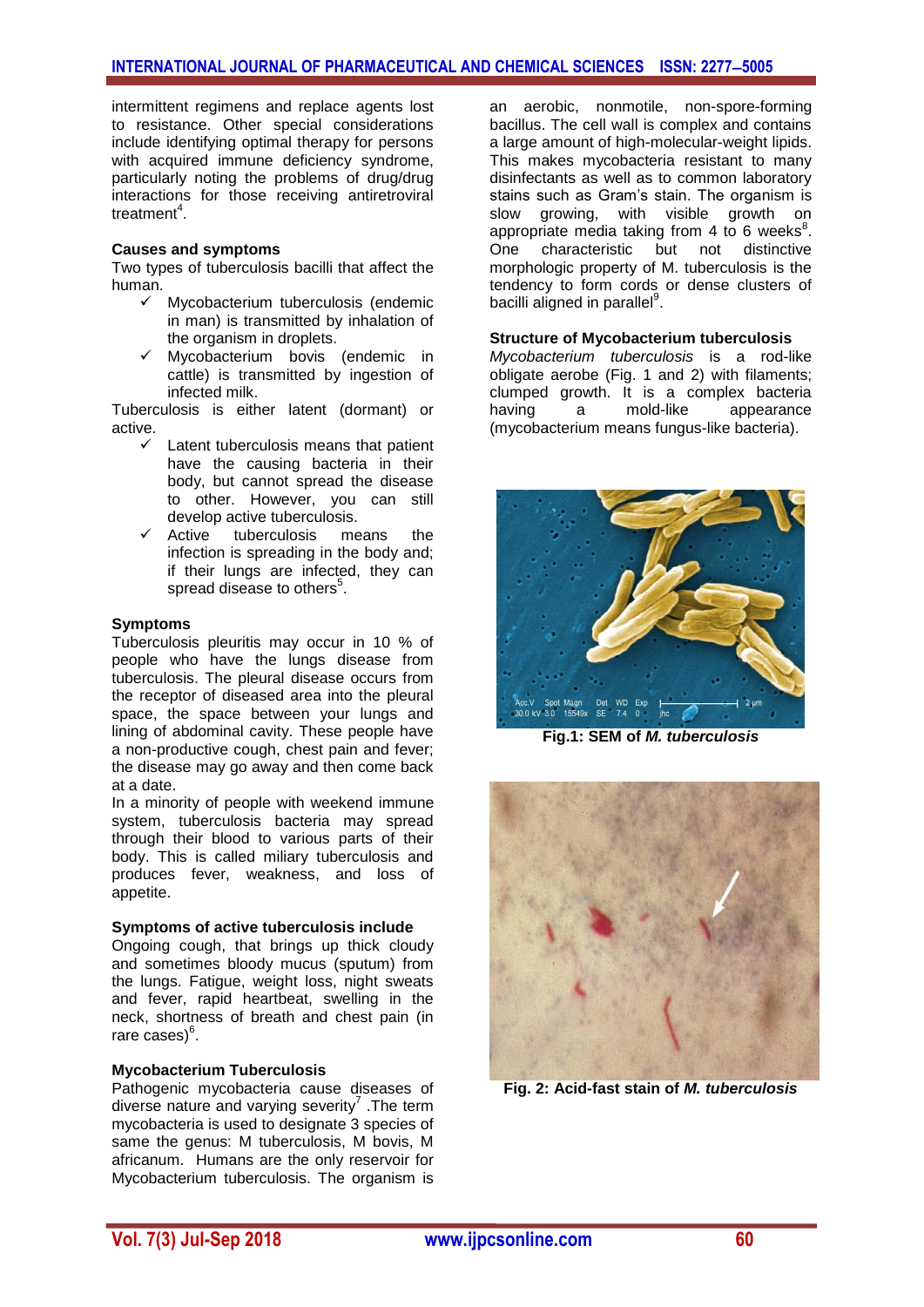#### **PATHOGENESIS AND LIFE CYCLE OF TUBERCULOSIS**

Tuberculosis is a disease that is almost exclusively transmitted by the aerosolized droplets containing infectious M. tuberculosis. These droplets are generated by the cough of a person with M. tuberculosis lung infection and are inhaled by an uninfected person. The inhaled bacilli lodge in the terminal air spaces of lung where they enter and replicate within alveolar macrophages. The initial, or primary, infection with M. tuberculosis involves replication of the organism at the initial primary pulmonary site of infection, spread to local lymph nodes within the lung, and eventual dissemination of infection to remote site in the body. Despite this successful initial parasitization of the human host, the primary

infection is almost invariably asymptomatic in adults. With the onset of human immune response, active bacterial replication and dissemination are controlled. Although the immune response against M. tuberculosis is highly effective in controlling the primary infection, the organism is almost never eradicated. Thus, M. tuberculosis is foremost among bacterial pathogen in its ability to establish and maintain latency, a clinical period during which the infected person do not have clinically apparent tuberculosis, but harbors M. tuberculosis organism able to reactivate at a later date. Reactivation of the latent M. tuberculosis infection often occurs in apparently healthy people, and very frequently in people who are immunosuppressed as a result of diseases such as  $AIDS^{\dagger}$ .

**How is TB diagnosed**

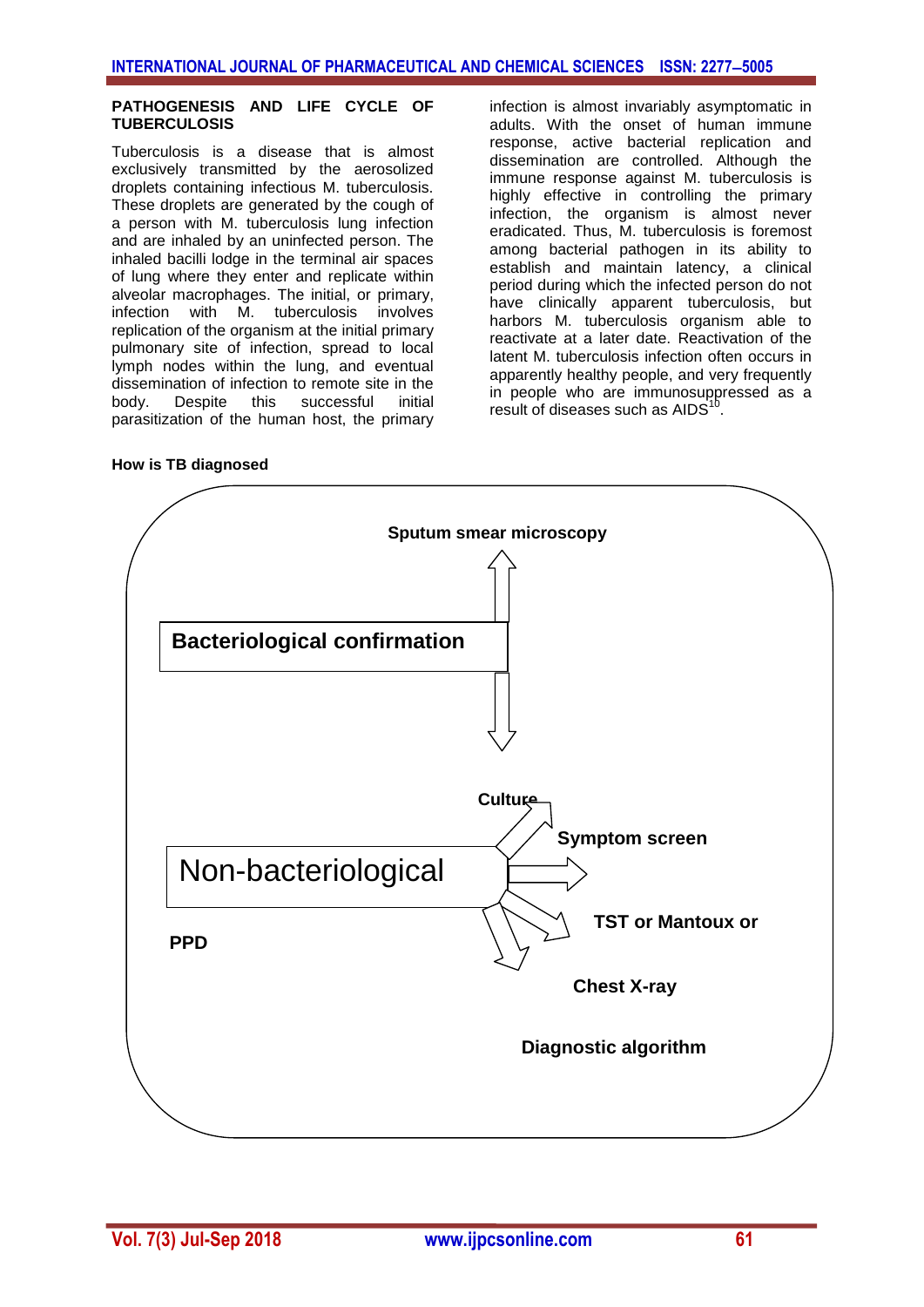## **TUBERCULOSIS THERAPY Classes of antitubercular drugs**

The goals of tuberculosis treatment are to ensure cure without relapse, to prevent death, to impede transmission, and to prevent the  $emergence$  of multi drug resistance<sup>11</sup>. According to their clinical utility against Mycobacteria, the antitubercular drugs can be classified into

# **First line**

These drugs have high antitubercular efficacy as well as low toxicity; are used routinely. For example, rifampicin, isoniazid, pyrizinamide, rifabutin, ethambutol, aminoglycosides (injectables), streptomycin, kanamycin, amikacin, capreomycin, and flouroquinolones.

# **Second line**

These drugs have either low antitubercular efficacy or high toxicity or both; are used in special circumstances only. For example, ethionamide, cycloserine, p-aminosalicylic acid, clofazimine, amoxicillin, clarithromycin and thiacetazone<sup>12</sup>.

## **DOTS (Directly Observed Therapy, Short Course)**

DOTS are an inexpensive and highly effective means of treating patients already infected with *Mycobacterium tuberculosis* and preventing new infections and the development of drug resistance. The DOTS is a systematic strategy, which has five components, and each of these components is a part of management package provided by  $WHO$ <sup>13</sup>.

## **Standard Tuberculosis Treatment Regimen-6 Months**

Initial phase - 2 months, drugs: INH, RIF, PZA, EMB, 2 weeks daily, then 6 weeks twice weekly (14 daily doses, then 12 twice-weekly doses).

Continuation phase - 4 months, drugs: INH, RIF, 18 weeks, twice weekly, (36 twice-weekly doses).

INH=isoniazid, RIF=rifampin, PZA=pyrazinamide, EMB=ethambutol (Management of Tuberculosis, 2007).

## **Drawbacks of DOTS therapy**

Poor patient compliance: Access of antimycobacterial agents to M.

tuberculosis bacilli inside host macrophages is limited due to the low levels of drug permeation, making it difficult to achieve effective drug concentrations. In addition, degradation of drugs may occur before they reach target tissues. Therefore, conventional treatments for TB include daily therapy with high doses of antimycobacterial drugs for at least 6 months. These long treatment schedules are associated with severe side effects and result in poor compliance.

 Toxicity: It occurs due to long term use of drug. Toxicity mainly occurs in the organs which are not associated with therapy, eg. Spleen, liver etc.

#### **Novel drug delivery system for the treatment of tuberculosis**

Drug delivery, which takes into consideration the carrier, the route and the target, has evolved into a strategy of processes or devices designed to enhance the efficacy of therapeutic agents through modified or controlled release. This may involve enhanced bioavailability, improved therapeutic index, or improved patient acceptance or compliance<sup>14</sup>.The mycobacterium cell wall, lipid (e.g. mycolic acid) are linked to the underlying arabinogalactan and peptidoglycan. The structure is responsible for very low permeability of cell wall and thus for ineffectiveness of most of antibiotic against the organism. Clinical management of tuberculosis posses serious problem because the efficacy of chemotherapy has been reduced which may be attributed to the degradation of drugs before reaching the target, the low level of cell permeability to drugs, or primary drug resistance. Other reason for the failure of chemotherapy may be the difficulty in achieving adequately high concentration at the infection site, inadequate penetration of drug into macrophages and low level in cells. Designing and developing a site-specific delivery of antitubercular drug through various novel drug delivery systems may overcome these problems, which arise with conventional dosage forms of antitubercular drugs. These drug delivery systems are given in table 1.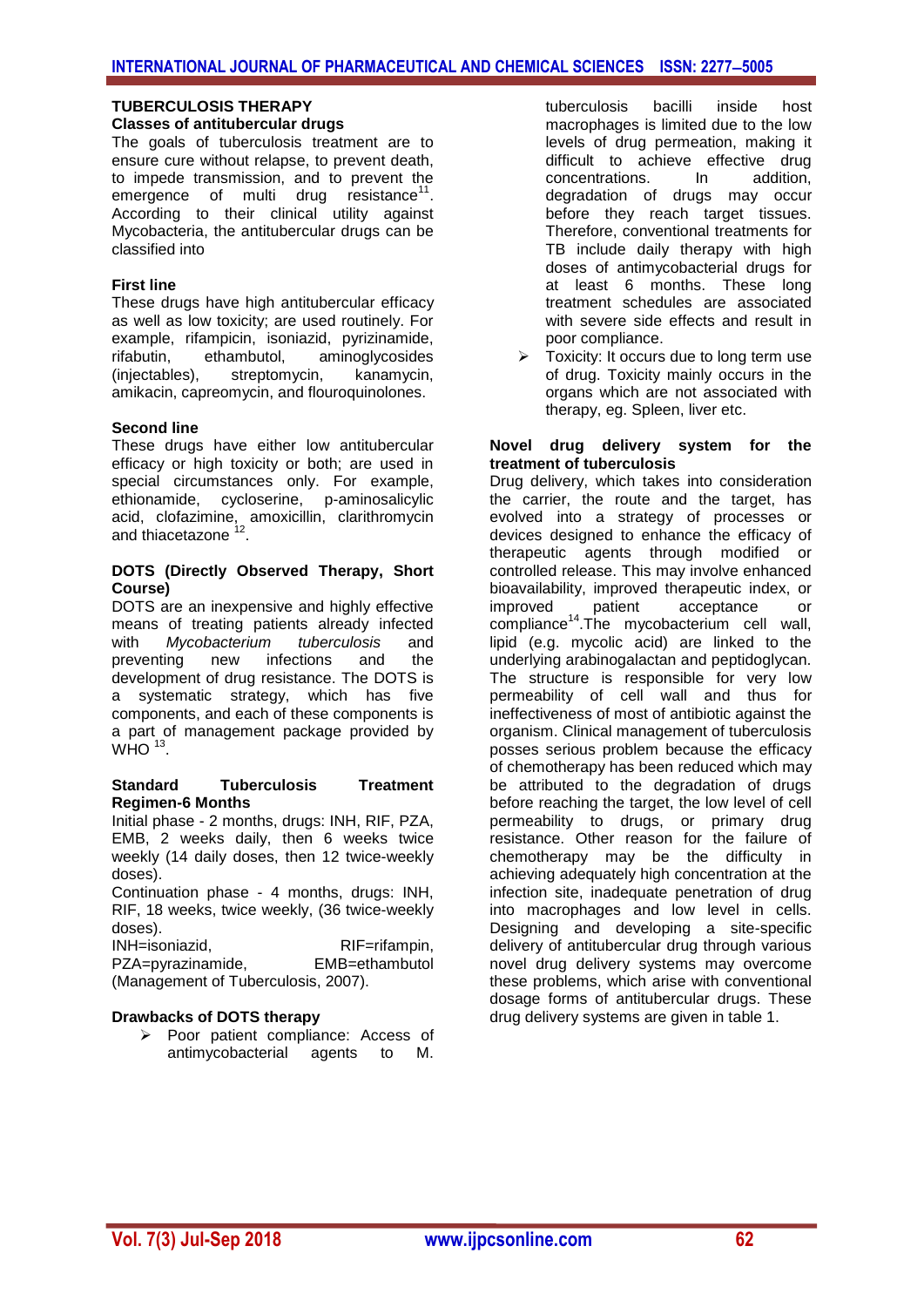| S.No | <b>Delivery</b><br><b>System and</b><br>polymer/ligand<br>employed | <b>Drug</b>                 | <b>Route of</b><br>Administration | <b>Study Description</b>                                                                                                                        | Reference |
|------|--------------------------------------------------------------------|-----------------------------|-----------------------------------|-------------------------------------------------------------------------------------------------------------------------------------------------|-----------|
| 1.   | Liposomes                                                          |                             |                                   |                                                                                                                                                 |           |
| a.   | Liposomes                                                          | <b>Rifabutin</b>            | Intravenous                       | High concentration of antibiotic was<br>achieved in lung, liver and spleen.                                                                     | 15        |
| b.   | Liposomes                                                          | Rifampicin                  | Intravenous                       | Produced better chemo-therapeutic efficacy<br>when investigated in mice.                                                                        | 16        |
| c.   | Liposomes                                                          | Isoniazid and<br>rifampicin | Intravenous                       | Reduced the myco-bacterial load significantly in<br>lungs, liver and spleen of infected mice<br>compared with untreated animals                 | 17        |
| 2    | <b>Microparticles</b>                                              |                             |                                   |                                                                                                                                                 |           |
| a.   | PIG<br>Microparticles                                              | Isoniazid and<br>rifampicin | Subcutaneous                      | Sustained release of drug over 6-7<br>weeks when tested in mice.                                                                                | 18        |
| b.   | Solid lipid<br>microparticles<br>(SLMs)                            | Isoniazid and<br>rifampicin | Intrathecal                       | Does not induce significant airway<br>response in rats.<br>SLMs might be potential carrier for<br>encapsulated drug via the pulmonary<br>route. | 19        |
| 3.   | <b>Microspheres</b>                                                |                             |                                   |                                                                                                                                                 |           |
| a.   | Microspheres<br>employing PLG                                      | Rifampicin                  | Inhaled                           | 21 and 12% cumulative drug release<br>respectively after 6 days.                                                                                | 20        |
| b.   | Microspheres                                                       | Rifabutin                   | Intravenous                       | Intracellular release of rifabutin formulations<br>caused significant reduction of intra-cellularly<br>replicating Mycobacterium avium (MAC).   | 20        |

**Table 1: Various Novel Antitubercular Drug Delivery Systems**

## **Rationale of Drug targeting**

- $\triangleright$  The site-specific targeted drug delivery negotiates an exclusive delivery to specified pre-identified compartment with maximum intrinsic activity of drug and concomitantly reduces access of drug to irrelevant non-target cells.
- $\triangleright$  The targeted delivery to previously inaccessible domains, offers distinctive therapeutic benefits. The controlled rate and mode of drug delivery to pharmacological receptors and specific binding with target cells is the specific feature of targeting. Invariably, every event stated contributes to higher drug concentration at the site of action and resultant lower concentration at non-target tissue where toxicity might crop-up. The high drug concentration at the target site is a result of the relative cellular uptake of drug vehicle, liberation of drug and efflux of the free drug from the target site.
- $\triangleright$  Targeting is signified if the target compartment is distinguished from the other compartments where toxicity may occur, and also if the active drug

could be placed predominantly on the proximity of target site. The restricted distribution of the parent drug to nontarget site(s) with effective accessibility to the target site(s) could maximize the benefits of targeted drug delivery<sup>21</sup>.

## **Levels of Drug Targeting**

Targeted drug delivery may be achieved by using carrier systems, where reliance is placed on exploiting both, intrinsic pathways that these carriers follow, and the bioprotection that they can offer to drugs during transit through the body. The various approaches of vectoring the drug to the target site can be broadly classified as:

- $\triangleright$  Active targeting (Ligand mediated targeting and Physical targeting)
- $\triangleright$  Passive targeting
- $\triangleright$  Inverse targeting
- $\triangleright$  Dual targeting
- $\triangleright$  Double targeting
- $\triangleright$  Combination targeting

# **Active Targeting**

Active targeting is accomplished by attachment of specific molecules on the carrier's surface, which enhance the binding and interactions with antigens or receptors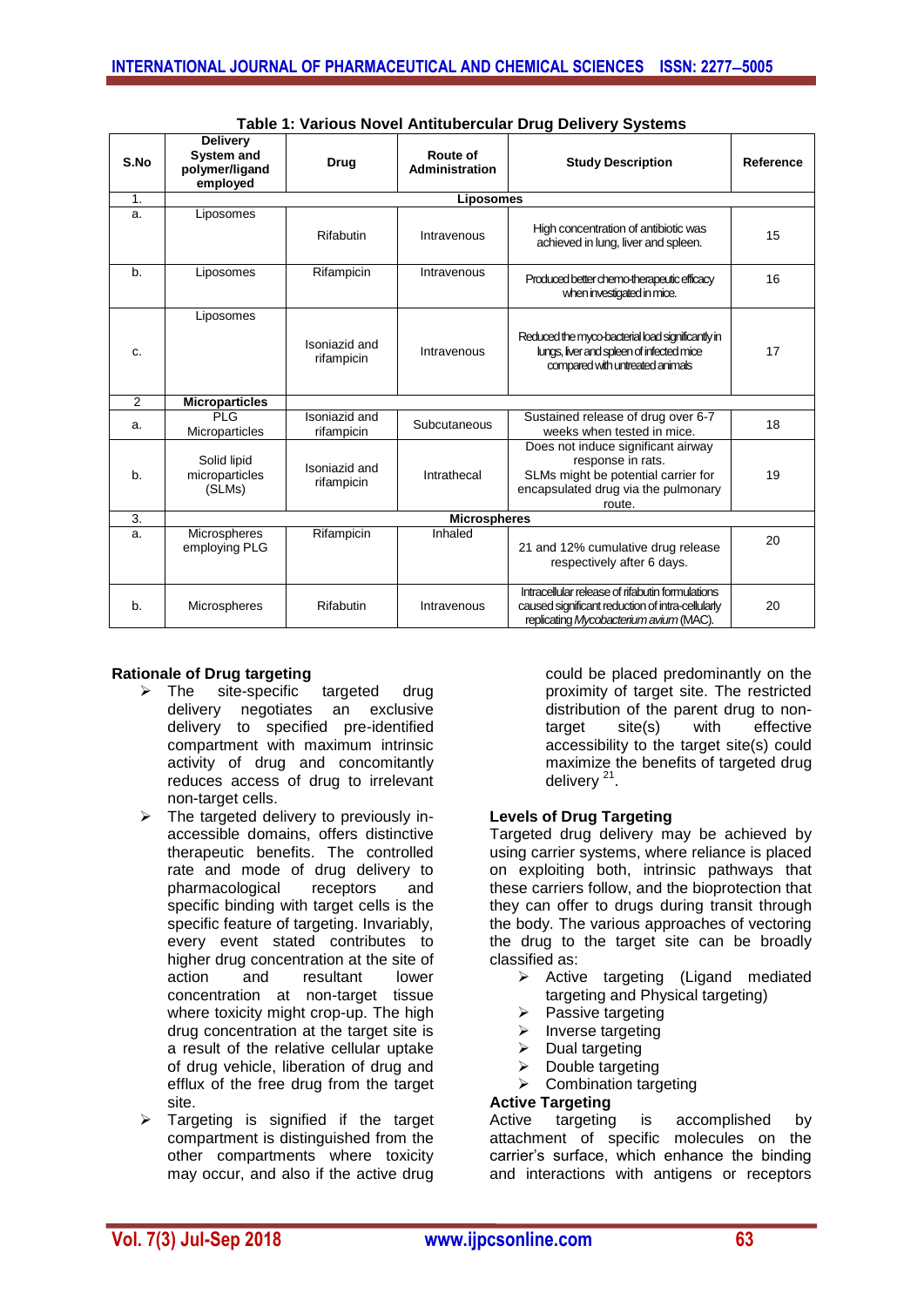expressed on specific cell populations. Targeting ligands explored for tuberculosis therapy include O-palmitoyl mannan  $(OPM)^{21}$ , maleylated bovine serum albumin MBSA and O-stearyl amylopectin $22-23$ . , tetrapentylammonium (TPA) and tetra-heptyl ammonium  $(THA)^2$ <sup>24</sup>. The choice of appropriate ligand is based on its specificity, stability, availability and selective display of its corresponding pair on the target cells, as well as its cost. In addition to the above considerations, conjugation chemistry, density and accessibility of the ligand<sup>25</sup>, need to be properly designed for efficient targeting.

Active targeting complements passive accumulation into macrophages; selectivity and retention are improved as a result of specific interactions with target cells, at the expense of increased complexity, cost and risks (e.g. adverse biological reactions to ligand).

## **Passive targeting**

Systems that target the systemic circulation are generally characterized as passive delivery system i.e. targeting occurs because of body's natural response to the physicochemical characteristics of the drug or drug carrier system. It is a sort of passive process that utilizes the natural course of biodistributinon of the carrier system through which, it eventually accumulates in the organ compartment(s) of body. The ability of some colloids to taken up by the RES especially in liver and spleen has made them ideal vectors for passive hepatic targeting of drug to these compartments.

## **Advantages of Targeted drug delivery system**

- $\triangleright$  Reduction of adverse side effects. Because there are seldom peak drug blood levels above the drug therapeutic range and into the toxic range, adverse side effects are less frequently encountered.
- > Targeted drug delivery system provides a reduction in drug blood level fluctuation. It provides control in the rate of drug release in case of controlled drug delivery system i.e. the "peak and valleys" of drug in blood or serum level are eliminated.
- $\triangleright$  Enhanced patient compliance.
- $\triangleright$  There is reduction in dosing frequency.
- $\triangleright$  Reduction in healthcare cost.
- $\triangleright$  The duration of action can be extended for days or month.

#### **CONCLUSION**

Treatment of tuberculosis is complicated by the need of multi-drug regimens that need to be administered over long periods. Poor patient compliance and toxicity is the most common reasons for chemotherapy failure in tuberculosis  $26$ . To minimize toxicity and improve patient compliance, extensive progressive efforts have been made to develop various novel drug delivery systems, which either target the site of M. tuberculosis infection or reduce the dosing frequency. TB continues to be one of the greatest challenges in global health. Current therapeutic agents against TB are life-saving for many patients, but cannot overcome increasing new challenges, including the creation and dissemination of MDR-TB/XDR-TB and the need for simultaneous treatment ofTB and HIV. Recent advances in drug delivery system encouraging the TB drug research and development. It requires the wide involvement of all relevant parties (industry, academia, drug regulatory agencies, and international policy-making agencies) who must collaborate effectively to deliver optimal future therapies for TB.

## **REFERENCES**

- 1. Semedo Lu´ıs Curvo, Teixeira Lu´ısa and Alves Filipe Caseiro. Tuberculosis of the chest, Eur J Radiology. 2005;55:158–172
- 2. Starke Jeffrey R. Prevention of Tuberculosis Infection and Disease, Seminars in Pediatric Infectious Diseases. 1997;8(2):85-95.
- 3. [Davies](mailto:p.d.o.davies@liverpool.ac.uk) Peter DO. Multi-Drug Resistant Tuberculosis. 1999.
- 4. Iseman MD. Tuberculosis therapy: past, present and future. Eur Respir J. 2002;20:87S-94S.
- 5. Tortora. Microbiology. 2004.
- 6. Potter Beth, Rindfleisch Kirsten and Krauss K Connie. Management of Active Tuberculosis, American Family Physician. 2005;72:11.
- 7. Sundaramurthy Varadharajan and Pieters Jean. Interactions of pathogenic mycobacteria with host macrophages. Microbes and Infection. 2007;9:1671-1679.
- 8. Yepes Juan F, Sullivan Jennife, and Pinto Andres. Tuberculosis: Medical management update, Medical management update. 2004;98(3):267– 273.
- 9. Loachimescu Octavian and Tomford J Walton. Tuberculosis, Medicine index. Claveland Clinic. 2004.